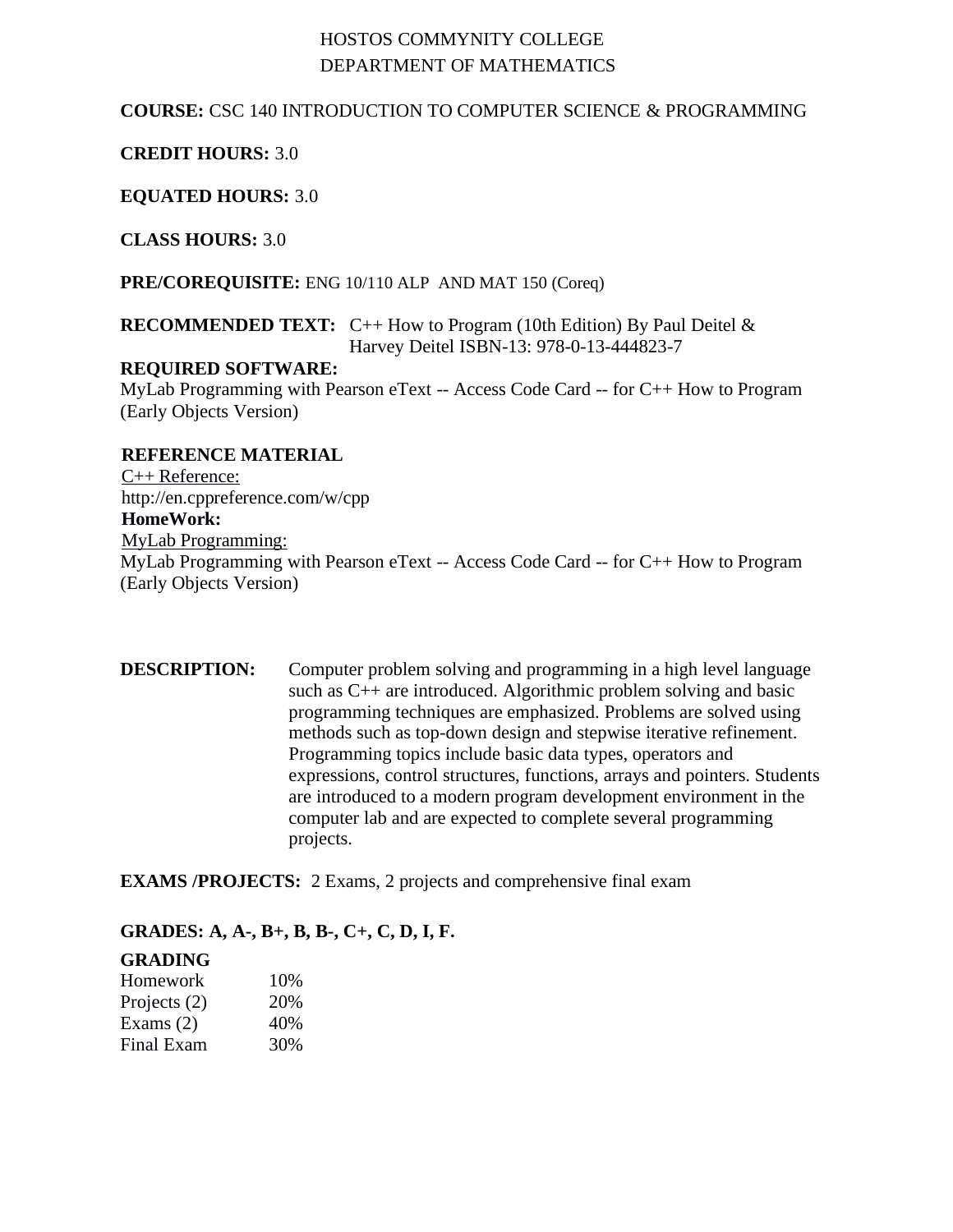### **LEARNING OUTCOMES:**

- 1. Explain the major logical units of a computer. Explain the difference between machine, assembly and high-level computer languages. Explain the process for computer code to become executable program.
- 2. Apply the appropriate syntax to design programs to solve simple and complex real world problems. Understand data storage, addresses, arrays and pointers in C++. Explain the difference between sequence, selection and repetition control structures and demonstrate the ability to use each to implement algorithms
- 3. Utilize operators to perform arithmetic calculations and assign values to variables and explain operator precedence.
- 4. Apply Boolean logical operators, in selection control structures to build simple and complex conditional statements.
- 5. Explain the rationale behind dividing program tasks into separate functions, the operation of the function call stack and the difference between passing arguments by value and by reference, and demonstrate the ability to construct and use functions.
- 6. Apply single and multi-dimensional arrays, within a function or passed between functions. Explain what a pointer is, how pointers relate to arrays, and apply the use of pointers and pointer operators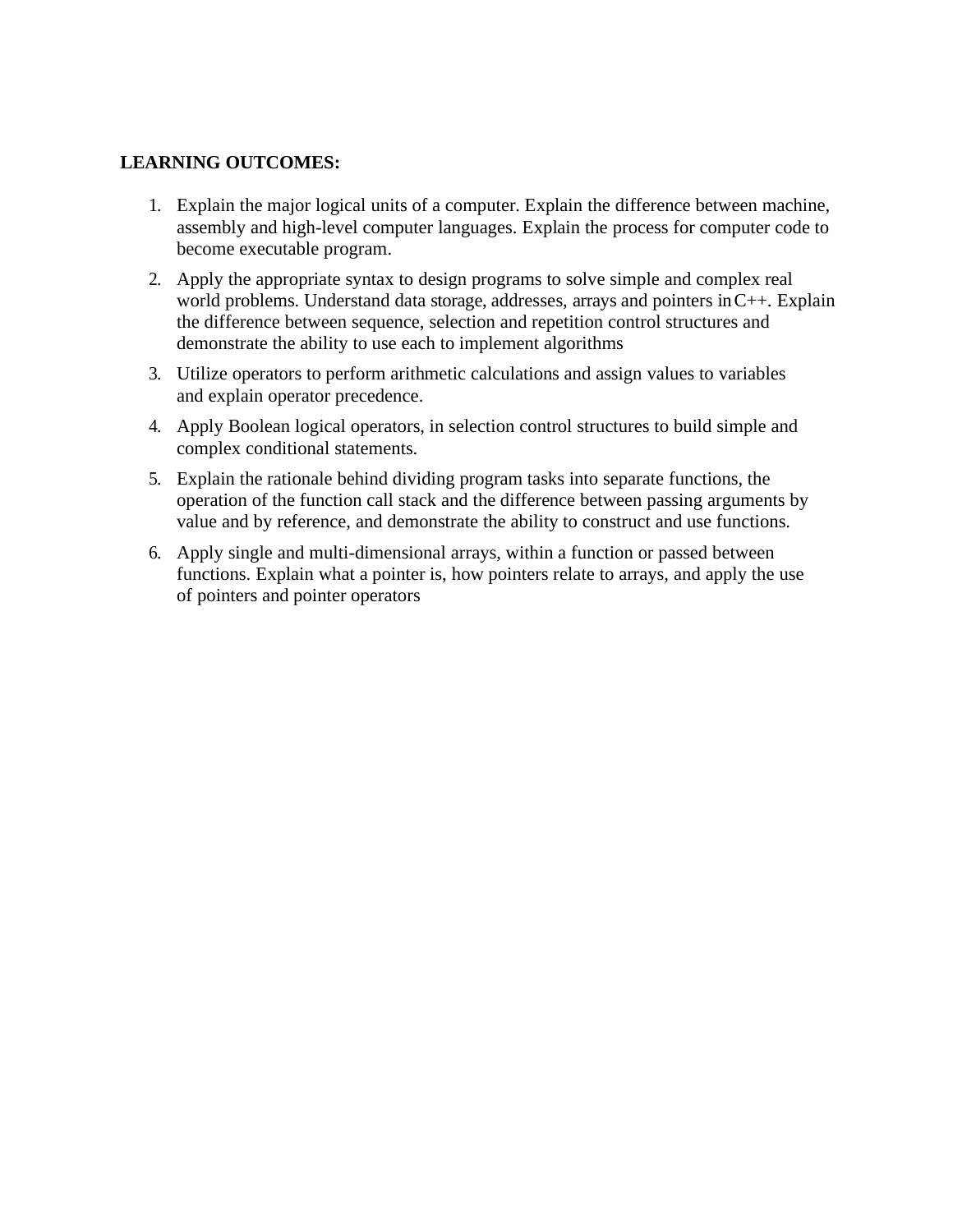## **COURSE OUTLINE:**

#### **Week Topics**

### **1 Week 1**

- 1. Computer hardware and software
- 2. Data hierarchy
- 3. Machine, assembly and high-level languages
- 4. Object and Software Development Technology

### **2 Week 2**

- 1. C++ development environment and debugging
- 2. Operating Systems, Internet
- 3. Basic output
- 4. Variable declarations and basic input

### **3 Week 3**

- 1. Arithmetic operators and operator precedence
- 2. Equality and relational operators (AND, OR, XOR, NOT)
- 3. Describing algorithms
- 4. Control structures: sequence, selection and repetition

#### **4 Week 4**

- 1. if / if … else statements
- 2. Counter-controlled repetition vs. sentinel-controlled repetition
- 3. Nested control structures
- 4. Assignment operators and increment/decrement operators

#### **5 Week 5**

- 1. counter-controlled repetition, for loops
- 2. do … while loops
- 3. multiple selection with switch statements
- 4. break and continue statements